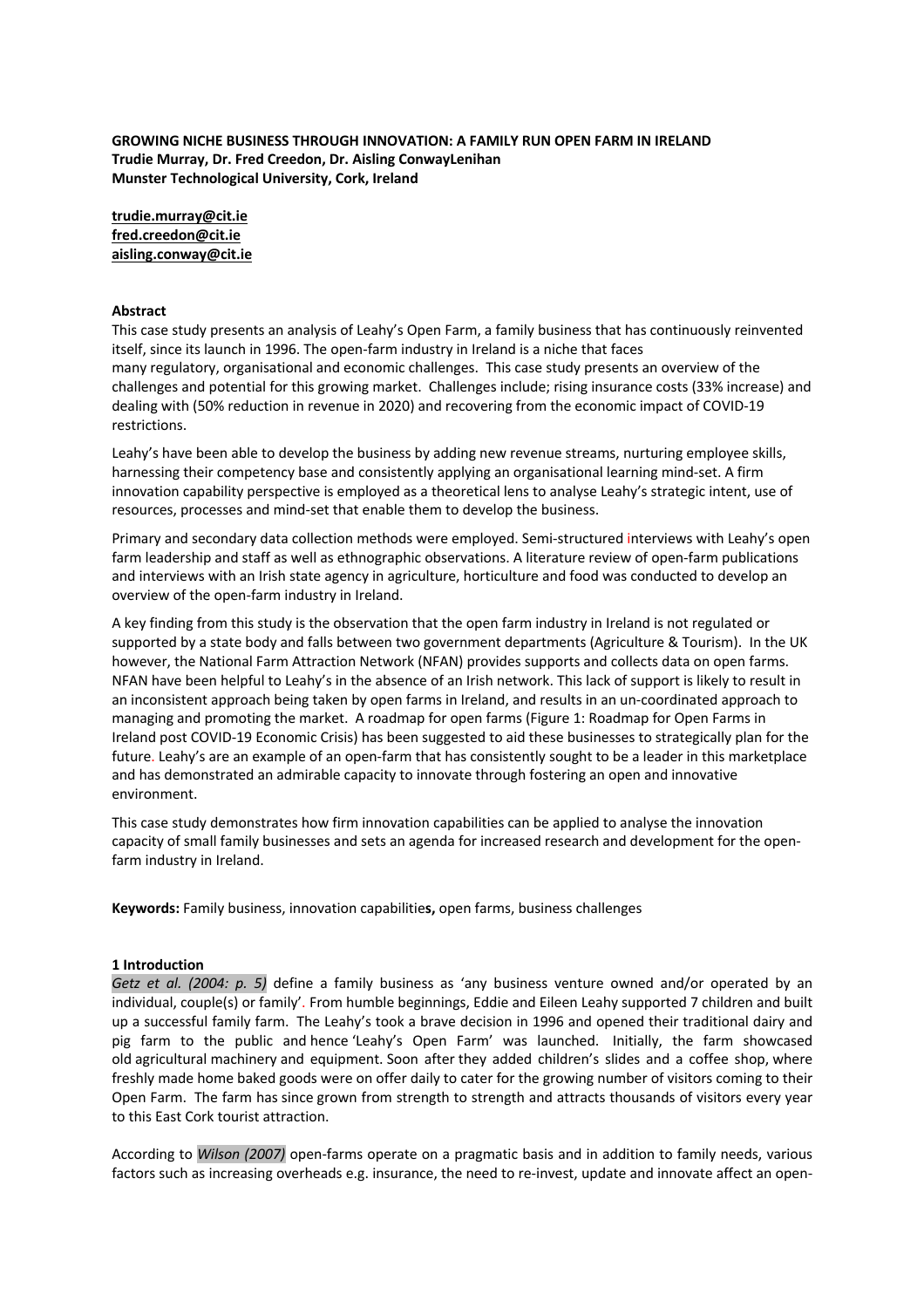farm's competitiveness in the marketplace. Leahy's has been able to achieve consistent growth and ensure the delivery of high-quality products and services thanks to their strong innovation practices. New revenue streams are continuously being developed as a result of Leahy's intentional innovation practices, and from emergent innovative behaviours that occur as a result of their adhocracy organisational structure.

## **2. Company Background**

In 2014, their son (Donal) and daughter-in-law (Teresa) took over the running of the open farm and have added significant value to the business with the introduction of new product lines and services. The new owners have gained extensive experience in managerial and agricultural roles and bring this knowledge into the day to day running of the business. Over the last six years, they have added an Ice Cream and Chocolate Factory, increased the range of indoor and outdoor animals, extended the museum indoor and outdoor activities, such as an indoor soft play area and an outdoor digger park. They have also purchased eight acres of land to allow for expansion of this private limited company. The business is funded through a number of revenue streams; annual memberships, pay as you go rates, tours, parties, seasonal events, onsite services and product sales.

On average, seasonal events, such as Christmas, generates approximately 33% of annual revenue and the summer season generates approximately 50% of annual revenue, subject to weather conditions. The icecream factory generates approximately 25% of annual revenue and generated €80,000 in revenue in its first year of trading. The sales of their ice cream have increased year on year.

The Open Farm welcomed 78,000 visitors in 2019 and estimated to increase by 9% to 85,000 in 2020. However, due to COVID19 this is estimated to fall to 60,000 visitors. The business has introduced a number of cost-saving measures to ensure the viability of their business. This will be discussed further in section 6 (challenges facing the business).

While a key customer for the open farm is families, the business also targets active retired groups, family events (birthdays, communions, confirmations), school tours and bus tours. They offer group rates with added extras of a guided tour, an open farm quiz, bastible making and four course lunch. Due to the seasonal nature of their business, the number of seasonal employees fluctuate. Generally, they have up to 12 full-time employees, some who are on reduced working weeks and at weekends they require up to 20 staff. During busy periods, such as the summer and Christmas, they have up to 45 staff rostered. This is a family run business with several family members employed and it also employs students who live locally.

Through the financial support of SECAD (supports rural development and enterprises through government and EU funding), Leahy's Open Farm has built a new car park, new equipment for the ice-cream and chocolate factory, a climbing frame, developed the adventure trail, soft play area and crazy golf. The business was awarded funding recently from the LEADER programme, following a competitive process, who financially support community led projects and rural enterprise development across the country. This funding will be used to build a Leprechauns castle on the farm, which is intended to be an inclusive play area, that is both wheelchair friendly and accessible to all. This new addition to the extensive range of facilities already on offer, will be launched in Summer 2021.

# **3. The Open Farm industry in Ireland & UK**

Leahy's advised there is no data or umbrella organisation for the Open Farm industry in Ireland and this was confirmed by Teagasc. Teagasc is a national body who provides advice and training to the Agriculture and Food Industry in Ireland (*Teagasc.ie - About*, 2020). Teagasc argued it falls between two government departments, Department of Agriculture, Food and the Marine and the Department of Tourism, Culture, Arts, Gaeltacht, Sport and Media, with no department taking responsibility. Therefore, there is very little information available on the size of the market, number of competitors etc. Leahy's have looked to the UK for ideas on developing their business and have made many trips to open farms operating in the UK.

There is an umbrella organisation in the UK, the National Farm Attraction Network (NFAN) and Leahy's have found this organisation very useful. NFAN has over 200 members and provides professional support, assistance and organises regular networking events. NFAN inform their members about EU funding and grants but given the UK will leave the EU on the  $31<sup>st</sup>$  of December 2020, access to EU funding is now in doubt. During the 1990s open-farm attractions were the fastest growing type of visitor attraction in the UK and Northern Ireland *(Wilson, 2007).* NFAN estimate that there are approximately 400 farm and rural attractions in the UK, welcoming 45 million visitors a year. 219 of these farms are members of NFAN and have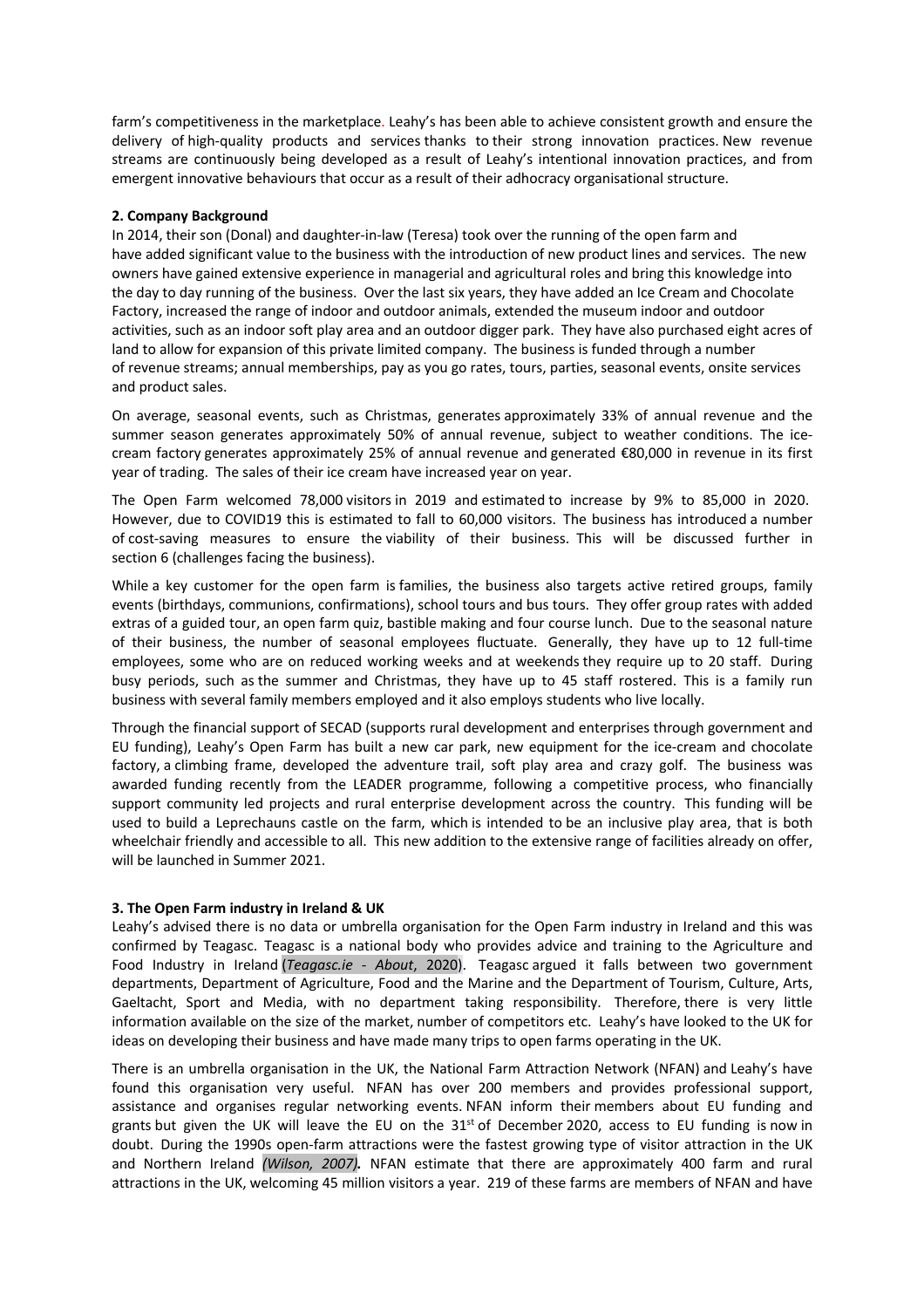approximately 25 million visitors annually. NFAN members buy local produce, educate local school children, as well as provide the regions with excellent leisure destinations, which contributes greatly to the UK tourism economy (*About the National Farm Attraction Network*, 2020). 

NFAN carried out a survey in 2020 and found the average farm park welcomes 113,821 annual visitors, employs 62 people and has a turnover of approximately £1.4 million. Cumulatively, this generates over £300 million for the rural tourist economy in the UK each year. NFAN's members support approximately 13,500 jobs, which equates to over £100 million in salaries (*About the National Farm Attraction Network*, 2020). Although no such data on this industry exists in Ireland, it is very clear the importance of this sector to the UK rural tourism economy. Open Farms would be part of the Agri-Tourism sector and no economic reports have been done on this industry to establish its value to the economy.

Caslin, (2018) defines the Agri-Tourism industry as a farm that offers accommodation, food and other attractions connected with authentic real life but very little is available on this industry in Ireland. Examples of diversification projects in the Agri-Tourism sector include Glamping/Camping, conversion of old farm buildings for tourism accommodation/amenities and open farms/pet farms. The most successful projects complement the existing farm business. Caslin observes that Agri-Tourism can help to regenerate peripheral regions and help small farms who are suffering from declining agricultural viability. Agri-Tourism is part of rural tourism and Rural Tourism is defined as 'tourism in rural areas' (Delheure *et al.*, 2014, pg. 179) and is outside the major urban centres, whereas rural tourism in the EU context "provides between 10% and 20% of rural income and employment" (*Industrial Heritage and Agri/Rural Tourism in Europe*, 2013, pg. 9).

# **4. Innovation Capabilities of Leahy's Open Farm**

As can be observed in section 2, Leahy's Open farm are an organisation that are constantly innovating and developing new revenue streams that allow the business to grow. These innovations occur thanks to intentional practices, and from emergent behaviour due to the adhocracy organisational culture. An organisation's ability to innovate can be linked to the practices of employees across the organisation as well as internal and external processes that support organisation innovation. Nada and Ali, (2015) build on this concept to propose a holistic conceptual framework for service innovation capability, which focuses on themes including *managerial capability, operational capability, strategic capability and adaptive capability.*

A useful thematic perspective on innovation capabilities is presented by Carlgren, (2013), which focuses on the following themes: Strategic Intent (*Organisation Vision*), Resources (*Knowledge and competency base, technology, networks and relations*), Processes (*Organisational structures, managerial systems, generative processes, ways of working*), and Mindset (*values, norms, culture, how decisions are taken)*. The intent to categorise the practices and processes associated with a firm's innovation capability can provide insight into how to better manage the activities that lead to enhanced innovation, and may also provide an insight into processes that can be implemented to systematically build innovation capabilities within the organisation (Börjesson, Elmquist and Hooge, 2014).

In the case of Leahy's open farm, it became clear from speaking with the management (Teresa), this SME demonstrated an excellent aptitude for activities and processes associated with strong innovation capabilities. The Roadmap for Open Farms in Ireland post COVID-19 Economic Crisis (Figure 1), highlights that the nurturing of employees' skills, the harnessing of a competency base and becoming a learning organisation are strategies for building on innovation capabilities within an organisation. These three elements are discussed further below.

# *Nurturing Skills*

Leaders in organisations can create conditions under which individual's innovation capacity can thrive (Surie and Hazy, 2006). An important element of this is for leaders in SME's to consider how they nurture the experiences and self-efficacy of their staff in respect of solving problems for the organisation. Leaders should focus on two dimensions to nurture innovation skills.

First, leaders should focus on the breadth of experiences that contribute towards problem solving with (Ancona and Caldwell, 1992; Dougherty and Hardy, 1996; Cohen and Levinthal, 1990) linking a diversity of experiences to more effective innovation. Leadership in Leahy's achieve this through their open and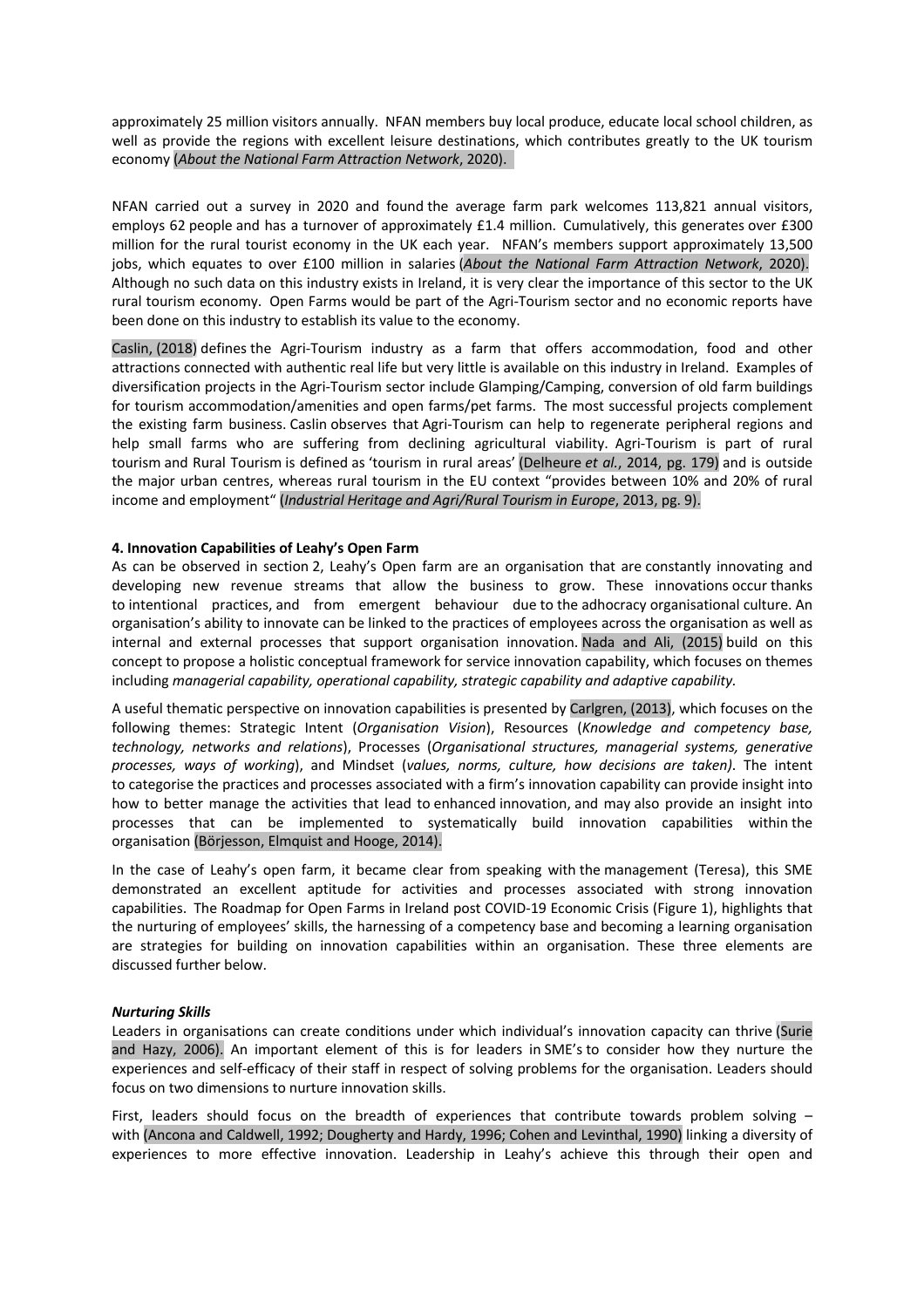empathetic management style. Teresa expressed a desire for all employees who work with them to feel a sense of meaning and direction with their career's, with this mind-set applied to both full and part-time staff.

Second, leaders should focus on the depth of expertise in particular disciplines, with the depth of expertise being significantly linked to increased innovation capacity (Boh, Evaristo and Ouderkirk, 2014). Leaders can achieve this by providing individuals with support to pursue further education and certification, or by allowing employees greater responsibility in their areas of interest within the organisation.

The coffee shop on Leahy's premises is an example of a revenue stream, which has benefitted from this, with Leahy's providing support for Susan the coffee shop manager to pursue further education. The coffee shop was originally an informal tea, coffee and 'bake of the day' experience, but Susan has since developed a list of innovations and new revenue streams including a full-menu, take-away meals and picnics, catering for a children's menu, and individuals with gluten free (coeliac) and vegetarian requirements, as well as adjusting the menu to change to market preferences by developing healthier meal options. These new revenue streams helped to justify and pay for investment in a full commercial kitchen, which will in turn allow for increased quality, capacity, and revenue from the coffee shop. Furthermore, by delegating responsibility of management of the coffee shop, Teresa has time to shift her attention from operational level activities to tactical and strategic tasks.

## *Harnessing the Competency Base*

While it is important to nurture individuals, innovation is typically a social process that requires the collaborative exploitation of individual skills (Wenger, 1999). Harnessing the competency base, asks for leaders to mindfully take stock of the skills that are available within your organisation and to collaborate with these individuals to find ways to add value to the business.

A key element to Leahy's continued development of new and exciting revenue streams has been their ability to incorporate the unique competence base of the family and employees. For example, during a regularly scheduled ideation session, a suggestion from a part-time employee to run ecology trips was further developed by Matt, the full-time yard manager. Matt, building on his degree in environmental science, developed an educational ecology and biodiversity school trip offering aimed at students studying Agricultural Science. Ecology elements of this trip offering have also been integrated into their summer camp and orienteering experiences, helping provide a competitive advantage for these packages.

This mind-set and approach are extended to encouraging part-time employees to apply their unique competencies. A part-time employee studying marketing in college was given range to apply her skills to promote Leahy's Open Farm. The employee used their knowledge of digital marketing to effectively develop their website and social media presence. Since the COVID-19 lockdown in Ireland, the website has since become an extremely important revenue stream, allowing the Open Farm to reach customers who are no-longer able to physically visit the farm.

This ability to harness or exploit the competency base requires an open mind-set, and the ability to delegate responsibility and trust your employees to have the best interest of your organisation in mind. These practices contribute towards a culture of innovation within the organisation, that can lead to emergent innovation behaviour that could not have been predicted if management did not harness their employees' competencies.

#### *Organisational Learning*

An open mind-set and organisational culture should also be extended to how you take information from your organisation's activities and use it as feedback to contribute towards incremental or radical innovation within your organisation. This perspective is consistent with the idea of organisational learning. Organisational learning can be viewed from several perspectives, (t*he individual, how decisions are made, corporate culture or management systems* (Drejer, 2000), but in the context of innovation it can be useful to take a user-centric view of organisational learning.

Do you actively seek feedback from your customers, are there clues in how your customers interact with your business that can be used as feedback? Can your customers contribute towards the incremental improvement of your current offerings or are there unmet desires that could lead to radical innovation? Do you have processes to capture and codify these learnings to create organisational knowledge? (Rudawska, 2013).

In the case of Leahy's open farm, the culture of management contributes to their ability to capture learnings and act on this knowledge. Informal processes are integrated into their daily routines. For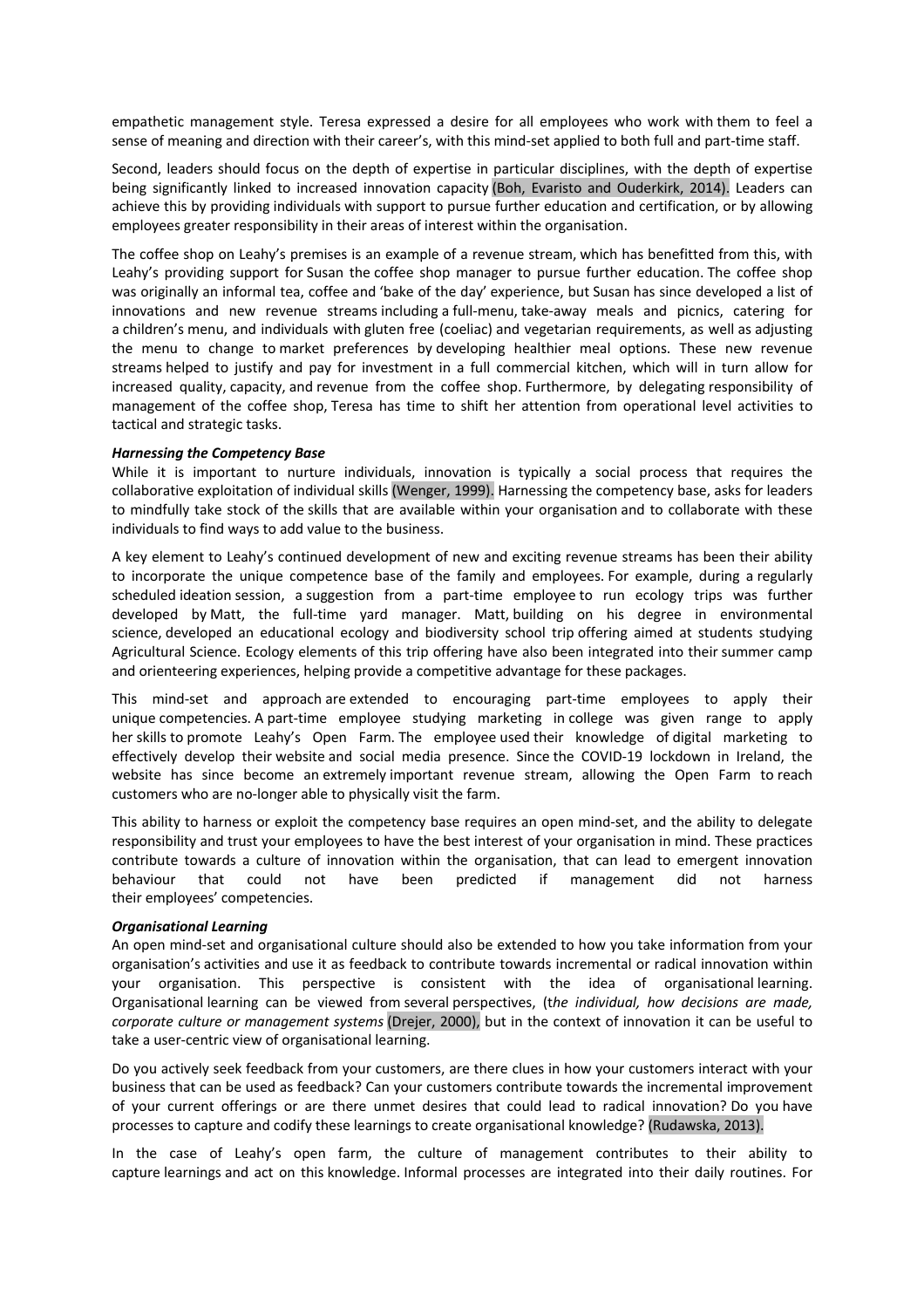example, there is a culture of "have a chat" present, which has been passed down from the  $1<sup>st</sup>$  to 2<sup>nd</sup> generation of family management. This "have a chat" culture is enacted in managements practices of taking time out from their busy day to connect with their customers and employees. This is similar to the culture in Google offices, where employees are encouraged to hang out and the offices are designed to have common areas, where spontaneous conversations can occur.

When testing new ideas, Teresa and the management team can approach regular and trusted customers for honest, informal feedback. For example, when they decided to develop a membership scheme for their farm, they opted for a different approach to some competitors. Rather than memberships allowing for a second free guest pass on visits, Teresa felt that it was important that a membership would only allow free entry for the member. Teresa feared there may be some negative reaction from customers, however thanks to the 'have a chat' culture in Leahy's Open Farm, Teresa was able to gauge initial customer reaction, and after the initial reaction was positive, they were encouraged to continue with the membership approach. This has since proved to be an important revenue stream to the organisation, that was particularly important during forced closure during COVID-19 restrictions, resulting in a very low number of memberships being cancelled during this period.

This culture in Leahy's enables the owners observe what is working well, what is not working well and allows for the spark of creativity that emerges from conversations between people with different perspectives.

*Nurturing skills*, *harnessing the competency base*, and *organisational learning* present three perspectives to understand the innovation capabilities of an organisation like Leahy's Open Farm. Leahy's also demonstrate significant competence in terms of their innovation approaches to strategic intent, use of resources, management of processes, and mindset as per (Carlgren, 2013). An organisation's innovation capability enhances their ability to develop competitive advantage during positive economic conditions and may be vital for survival during challenging conditions.

## **5. Challenges facing the company**

Due to COVID19, the family run business experienced a drop-off in visitor numbers and revenue, like many small companies in Ireland. The business needed to be innovative, while meeting the government guidelines, and following discussion with their employees, they decided to extend the outdoor summer camp programme. Every summer, the open farm runs outdoor summer camps over a three-week period. In order to boost their revenue stream and provide employment, they ran the outdoor summer camps from the 19<sup>th</sup> of June until mid-August 2020. This proved very popular, where the first summer camp sold out in 20 minutes. This generated approximately €8,000 in revenue for the business, normally the three-week summer camps generate €2,000. Due to COVID19, the business has introduced reduced handling of cash. Customers now buy items, such as, tickets for the digger park at a central kiosk. A positive knock-on effect of this has been increased sales of hot drinks and snacks (ten-fold increase compared to previous years). Following this success, the business intends on adding a seating area and kiosk in the new leprechaun castle, which will be added in 2021.

Like many businesses in Ireland, Insurance is a rising cost for Leahy's Open Farm. The National Competitiveness Council (NCC) in their recent report on Ireland's Competitiveness Challenge highlighted the rising price of public liability insurance leading to an increase in costs of doing business and how it affects our competitiveness (*Ireland's Competitiveness Challenge*, 2020). The NCC supports the work of the 2018 working group 'Cost of Insurance' set up by government. According to the Competition and Consumer Protection Commission public liability insurance accounts for about 12% of premiums overall amounting to €439 million in 2018, which has increased year on year since 2012 *(CCPC, 2020).* Leahy's Farm and small businesses would welcome a reduction in insurance costs and consequently lower business costs. Leahy's Farm insurance premium for 2020 increased by 33% compared to 2019 and they continue to experience small injury claims for injuries sustained by customers on the farm. Leahy's recognising the increased operating costs, implemented a green initiative to reduce long term operating costs and ensure their way of working is more environmentally sustainable. The initiative included; installing Solar Power, replacing oil heating with an air to water system and changing all lightbulbs to LED. In an effort to further reduce costs, they have installed Solar Power, they plan on replacing oil heating with an air to water system and have changed all bulbs onsite to LED, in order to become greener and more sustainable.

Despite the innovative initiatives implemented by Leahy's to combat trading restrictions and increasing operating costs, by October 2020, the business was down 50% on revenue compared to the previous year.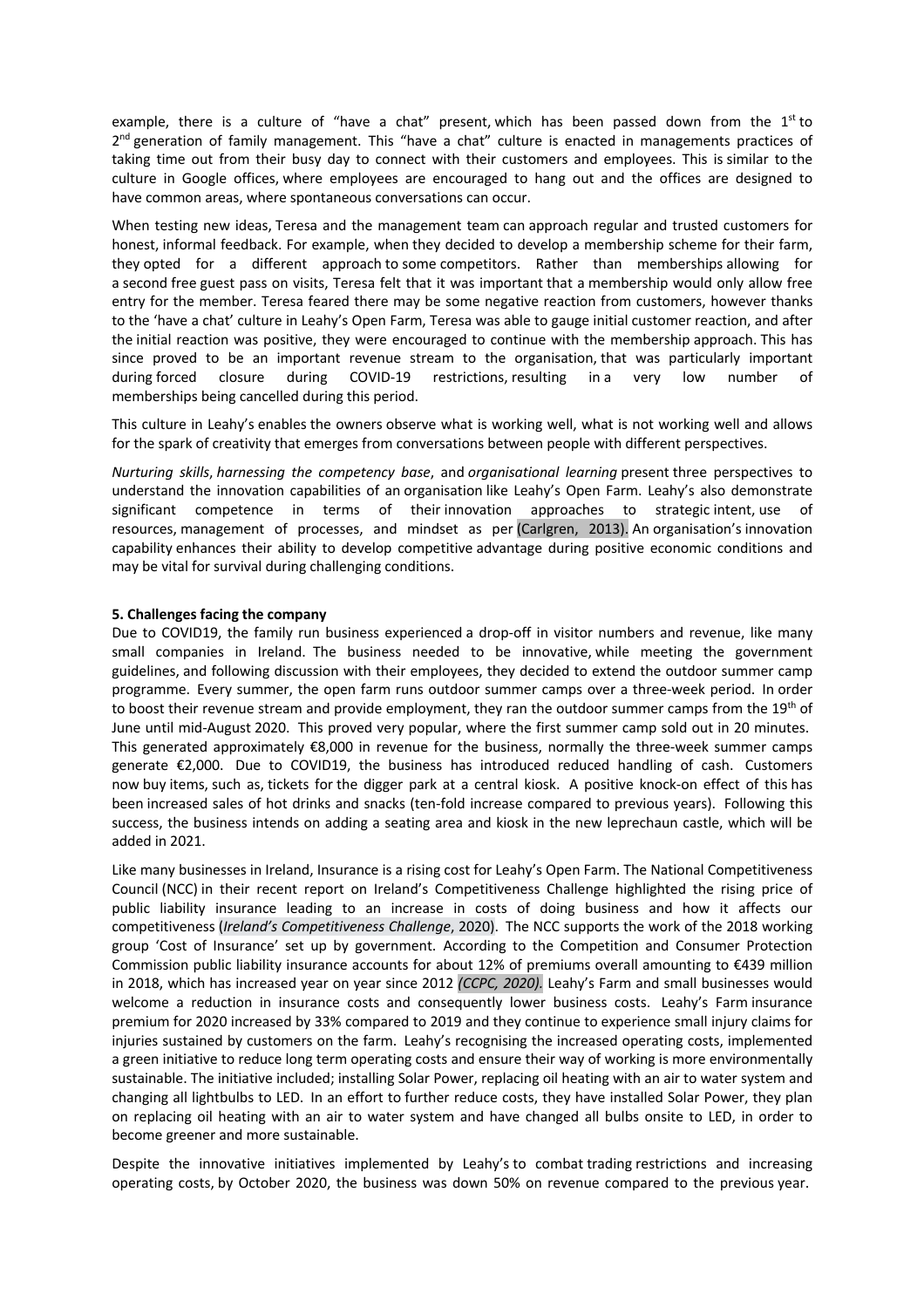Given the business was in a strong financial position pre COVID-19, they have been able to weather the storm. However, this is very much dependent on opening their business as normal by Summer 2021 and a strong economic recovery. The ongoing pandemic and the associated financial difficulties are taking its toll on small businesses. One of the toughest decisions they had to make was letting their employees go in March 2020 due to COVID-19. The uncertainty of when they were to open again took its toll on the family run business.

Following the announcement of the second national lockdown on the  $21<sup>st</sup>$  of October, Leahy's Open Farm was required to close for 6 weeks until early December. The owners were worried about the well-being and financial uncertainty of their employees. The government supports including the Pandemic Unemployment Benefit, Wage Subsidy Scheme and cash payments based on 2019 average weekly turnover alleviate some of the worry for employees and business owners. The economic outlook for 2021 and beyond and how the economy recovers is dependent on the length of the COVID-19 crisis and whether the EU and the UK can agree a free trade agreement before the end of 2020. The economic outlook is uncertain for small businesses and a recovery in domestic demand will be important for them. The Central Bank of Ireland forecasts GDP to grow by 3.8% in 2021 and 4.6% in 2022, following an estimated growth of 2.5% in 2020. Strong export growth in pharmaceuticals, medical devices and the IT sector has supported GDP growth and future growth is contingent on containing the Covid-19 pandemic. Unemployment (percentage of the labour force who are out of work) is estimated to grow to 9.3% of the Labour Force in 2021 and 7.8% in 2022. (CBI, 2021).

## **6. Conclusion**

The shape of the open-farm industry in Ireland continues to shift, and external factors outside of Leahy's control will continue to provide new challenges. However, Leahy's Open Farm continues to demonstrate organisational resilience and continues to innovate and develop new revenue streams. Firm Innovation Capabilities' provides a powerful lens by which to understand the good practices that lead to the development of new business ideas and improvement in existing products and services. Firm innovation capabilities may also provide a useful benchmark by which an organisation can look to reflect and improve on their practices. Leahy's plan to continue to develop their product and service offerings, with plans in place to expand the physical site and further develop their food, education, experience and seasonal businesses.

Employees of Leahy's Open Farm are an intrinsic element in the success and implementation of any of the businesses' innovation practices, and this is recognised and encouraged by the farm's owners. They strongly believe that empowering their employees to make suggestions and offer ideas to solve problems, grow the business and add to the customer experience is at the centre of the farm's success. Encouraging and facilitating employees to implement and take ownership of their ideas means that there is a continuous pool of innovation capabilities to tap into.

The Open and Pet Farm industry is growing and developing in Ireland, and this industry has little to no support. It is recommended that the Department of Agriculture create a network for open and pet farms in Ireland, similar to NFAN in the UK. This case study can form a template for further studies of open farms and augment knowledge in this industry, which is currently not available. Following this primary research, we suggest a strategy and future roadmap for the open farm industry in Ireland as per figure 1. Roadmap for Open Farms in Ireland, post Covid19 crisis. This roadmap, with government support, is an opportunity for the openfarm industry to establish best practice principles, develop an open-farm rating system and grow a supportive network. These strategies are an opportunity for the many family businesses in the open farm sector in Ireland to re-innovate, grow and thrive following the many negative impacts to their business from the global Covid19 pandemic.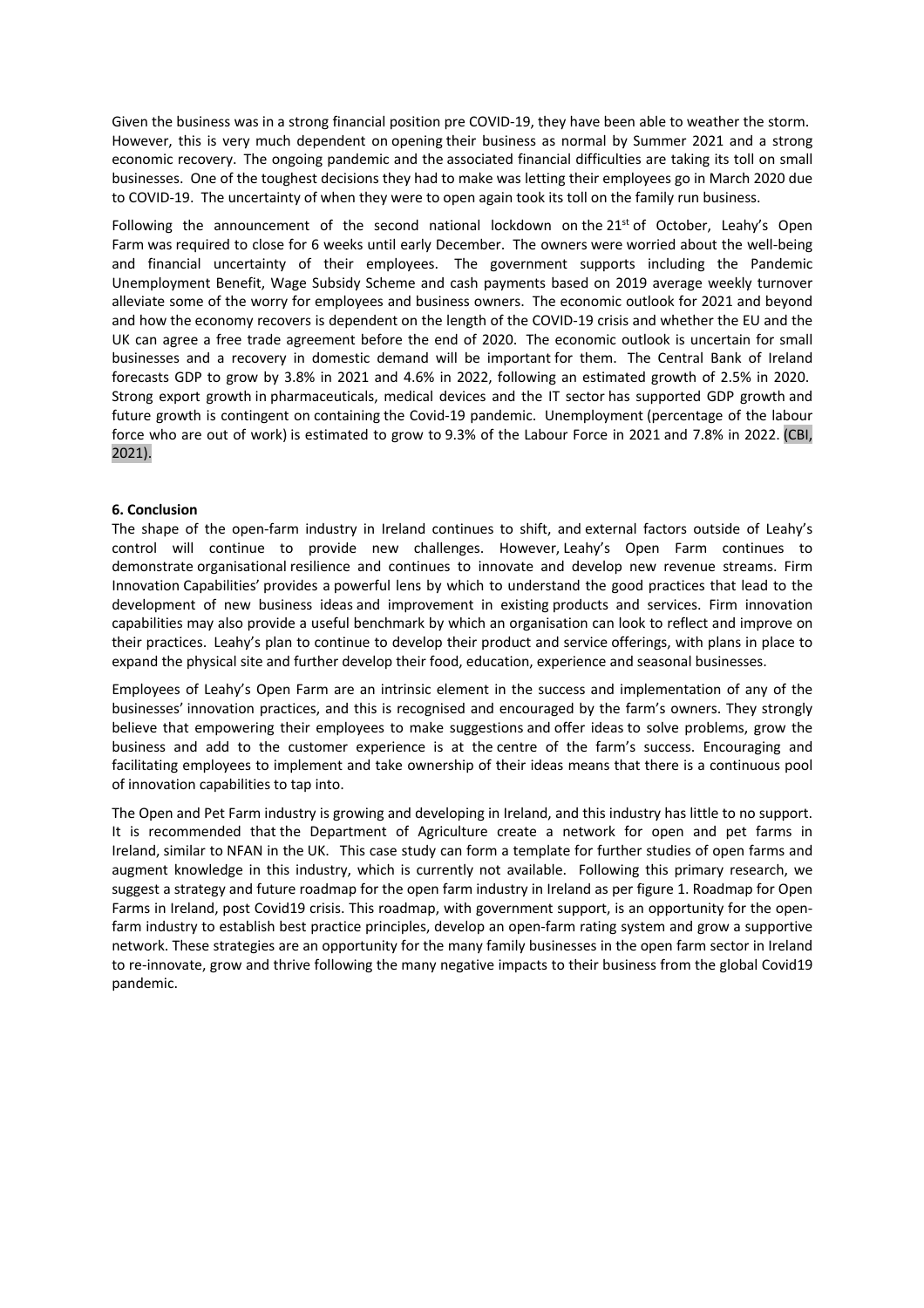



# **7. References**

*About the National Farm Attraction Network* (2020) *farmattractions.net*. Available at:

https://www.farmattractions.net/about-the-national-farm-attraction-network/(Accessed: 15 March 2021). Boh, W. F., Evaristo, R. and Ouderkirk, A. (2014) 'Balancing breadth and depth of expertise for innovation: A 3M story', *Research Policy*. Elsevier B.V., 43(2), pp. 349–366. doi: 10.1016/j.respol.2013.10.009. Börjesson, S., Elmquist, M. and Hooge, S. (2014) 'The challenges of innovation capability building: Learning from longitudinal studies of innovation efforts at Renault and Volvo Cars', *Journal of Engineering and Technology Management - JET-M*, 31(1), pp. 120–140. doi: 10.1016/j.jengtecman.2013.11.005. Carlgren, L. (2013) *Design Thinking as an Enabler of Innovation: Exploring the concept and its relation to* 

*building innovation capabilities*, *Chalmers University*. Available at: http://publications.lib.chalmers.se/records/fulltext/185362/185362.pdf.

Caslin, B. (2018) 'What has Irish Agriculture to Offer Irish Tourists', in *Agri Tourism Conference*, p. 4. Available at: https://www.teagasc.ie/media/website/publications/2018/Breslin.pdf.

*Central Bank of Ireland Quarterly Bulletin. Q1 - January 2021* (2021). Available at:

https://www.centralbank.ie/docs/default-source/publications/quarterly-bulletins/qb-archive/2021/quarterlybulletin-q41-2021.pdf?sfvrn=5

Competition and Consumer Protection Commission, (2020). *Public Liability Insurance Market Study*. Available at: https://www.ccpc.ie/business/wp-content/uploads/sites/3/2020/12/2020.12.22-CCPC-Public-Liability-Insurance-Market-Study.pdf

Delheure, L. *et al.* (2014) 'Chapter 9. Rural Tourism', in O'Donoghue, C. et al. (eds) *Rural Economic Development in Ireland*. Teagasc, The Irish Agriculture and Development Authority, pp. 179–221. Available at: https://www.esri.ie/system/files?file=media/file-uploads/2015-07/JACB201454.pdf.

Drejer, A. (2000) *Organisational learning and competence development*, *The Learning Organization*. doi: 10.1108/09696470010342306.

Getz, D. Carlsen, J. & Morrison, A. (2004), *The Family Business in Tourism and Hospitality*. Wallingford: CAB International.